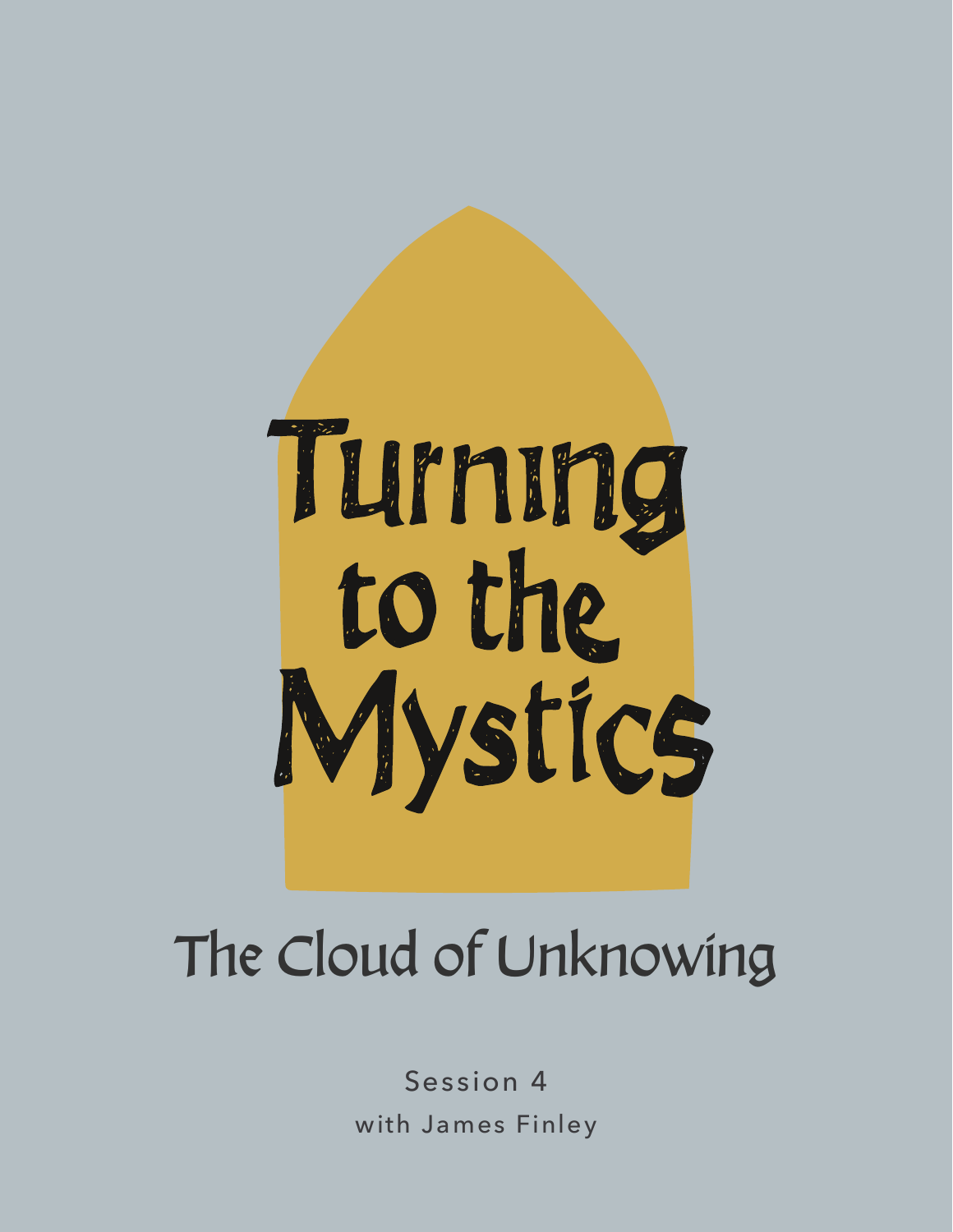- Jim Finley: Greetings, I'm Jim Finley. Welcome to Turning to the Mystics. Greetings, everyone. And welcome to our time here together. A turning for guidance to the teachings of the Christian mystic, anonymous author of the The Cloud of Unknowing. As we go through these mystics together, I think it's always helpful to remind ourself that these texts were written as guidelines and spiritual direction. And particularly with respect to offering guidance for the person who's come to a very mysterious place, or for those of us who come to this mysterious place and our journey. At which our search for God and prayer and in life starts to become mystical. Meaning, it starts to take on a quality of infused contemplation. That it's God not gracing us with the graces of God and the gift of the earth, the gift of life, the gift of our relationships, the gift of our inspirations, all of that in response to which we respond in love to live this life of discipleship and so on.
- Jim Finley: But rather is the point at which God begins to infuse into us God's knowledge of God. And infuse into us God's knowledge of who God eternally owes us to be, hidden with Christ in God forever and eternally calls us to be. And we passively receive this divine influx into ourself. And because this is so mysterious, sometimes it's very intense. There can be visions or voices or, and very intense things can happen. But you see it's just the opposite. It's extremely subtle and delicate. So they're trying to help us discern the signs that it's happening to us, and also how to cooperate with it. And also, what I want to talk about this morning with you, sharing with you in this session. It isn't like a decisive point. Like all of a sudden it clicks in the mystical direction. But there's actually a very broad-based range in which the intonations of the mystical start moving in and out of our lives. And that's what I want to speak about here.
- Jim Finley: And also, what's different with the cloud, why this is particularly helpful, I think, has noticed that in the previous mystics there's no method. Thomas Merton never suggests a way to practice contemplative prayer. Teresa of Avila doesn't do that, John of the Cross doesn't do that. Guigo doesn't do that. What they do is suggest that we start out in devotional sincerity with lectio divina, our reflective meditation, the prayer of our heart, our desire. And then at what point does that start to touch contemplation in how to respond? And so the cloud is different and it offers us a method, unlike these previous mystics. We'll see later when we do the Jesus prayer of the way of a Pilgrim, we also get a method. And so we might in getting this method think, "Oh, here's a method, I think I'll practice it."
- Jim Finley: See, here's how you do this and do this. So I'd like to talk about practicing this way to contemplative prayer. Popularly known today as centering prayer. But as its experience and understood on this broad range, the spectrum of discerning where we're at and how we experience and respond to it. It's an inclusive invitation to anyone who's drawn to practice it. And then at the end, I want to talk in 74 and 75, chapter 74 and 75. I want to talk about where the author says, "This might not be for you." Gives the reasons why it not be for you, and because God's always waiting for you where you are, not to some mystical place you're supposed to be. And so we're always trying to discern where we realistically are to follow how God's one with us in our life.
- Jim Finley: And therefore he says, "However, there are some who are called to kind of a singular mystical path of this love alone, of leaving behind all thoughts, all images, all and so on." And I want to speak specifically to those people also through this whole book, because it's hard for people who are being called to that to find help in understanding it. They wanted to find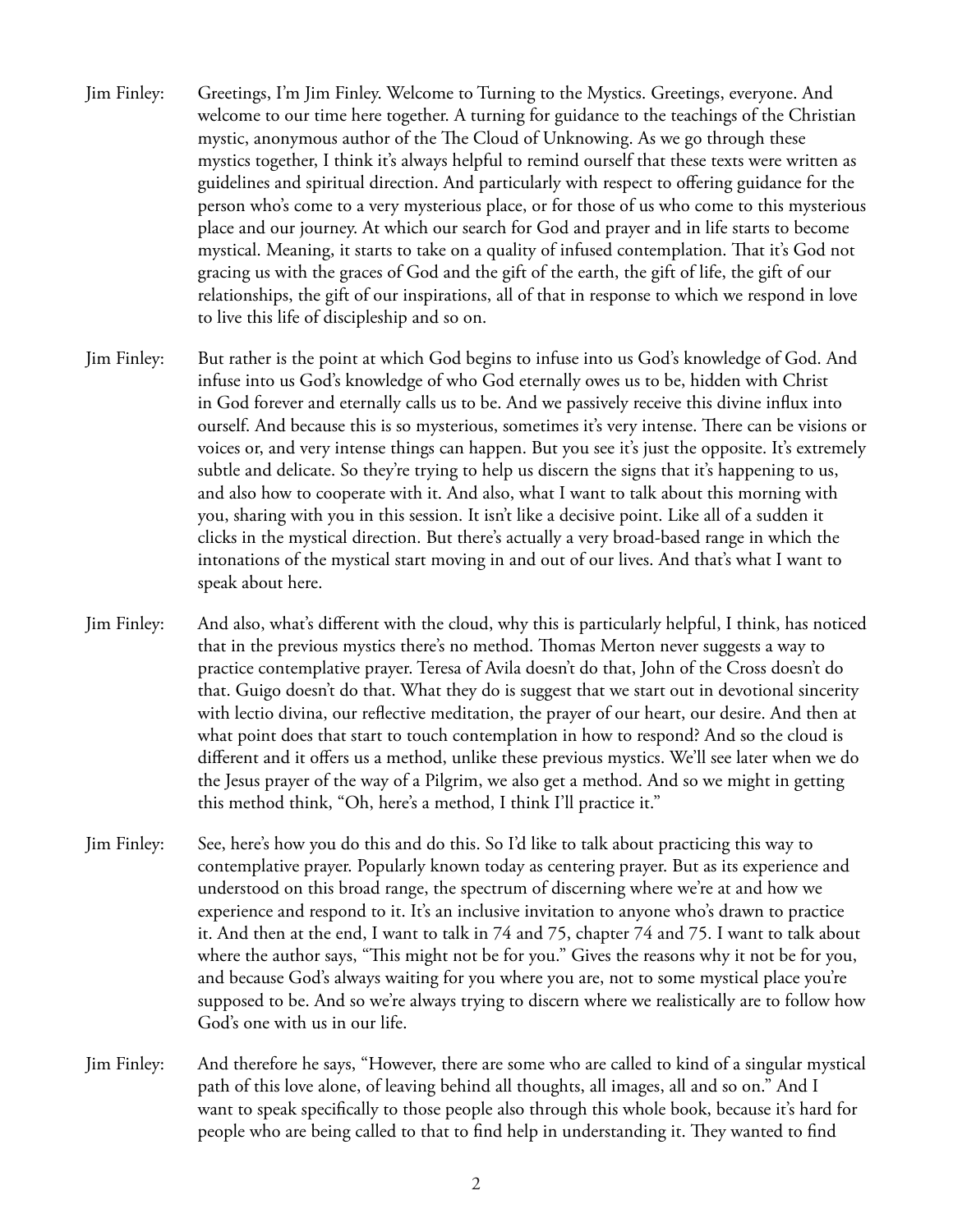help and how to conduct themselves and so on. So, that's what I want to focus on here. And this will be my last session on the cloud speaking alone, Kirsten will be coming on next with me for the session. We're asking questions like a dialogue, and then there'll be more where we'll be responding to your questions that you submit in and might be a couple of those. And so then we'll take a break and then we'll pick up later with the contemporary of the cloud. English, mystic 14th century, Julian of Norwich.

- Jim Finley: Take a break. Then we'll go into the German mystical traditional, we'll look at Meister Eckhart. And then Mechthild of Magdeburg. So we just kind of keep moving along here as long as we do this. So I want to start then in the light of that with chapter eight. Again, he's talking to a directee in spiritual direction. And by implication, he's also talking to all of us to help us understand how this lines up with where we personally are in our life. He realizes this person or we been listening to these guidelines about leaving all thought behind, all thoughts of God, all images of God and cloud of unknowing, all thoughts of ourself, all thoughts of the earth, all our conceptualization of the cloud of forgetting.
- Jim Finley: But the person's listening to this and has this question. "I'm listening to what you're saying here. I'm supposed to take this word and ground myself in that word, come what may, to use it as a defense, to protect me from thinking about the thoughts that arise, about the memories that arise, the feelings that arise. But now you say to me," this is us talking to the author of The Cloud. "How am I to judge these ideas, the pressing upon me as I pray, are they good or evil? And if they are evil, I'm amazed because they arouse my devotion so much. At times they are a real comfort. And even me weep for sorrow at Christ's passion in my own sinfulness. For other reasons too I'm inclined to believe that these holy meditations do me a great deal of good. So if they are not evil, but actually good, I don't understand why you advise me to abandon them beneath the cloud of forgetting?" That's a good question.
- Jim Finley: You're going along. Let's say we go latter, you're practicing the sincerity of your lectio. Open the scriptures, God speaking personally to you in your heart. And this engages then in thinking, in reflecting on these insights and these thoughts and these images as a way to pray, or a way to engage in God's presence in your life, moving on to prayer and desire. And now you're apparently telling me not to do that. Then why is it so helpful? That's a good question. Next paragraph.
- Jim Finley: Now these are very good questions and I'll try my best answer them. And here's what he is inviting us to do is when we set out to live on this contemplative path, we're really trying, moving towards becoming a contemplative person, a contemplative man or woman. A person who has a broad-based experiential self-knowledge, but the nature of our mind and the nature of our heart and relationship to God and relationship with others. And so now he's going to invite us to kind of reflect on this. Because we might say this, we think about many things. We think about this. We think about that, but we rarely think about thinking and the nature of thinking and the role thinking plays in our life. And at what point does thinking or attachment to thinking become a hindrance.
- Jim Finley: "First of all," the author says, "you want to know what kind of thoughts they are." This is the first thing to ask yourself about these thoughts, "What kind of thoughts are they that are pretending to be so helpful?" To this I say, "These are the clear ideas of natural intelligence, which reason conceives in your mind. As to whether they are good or evil, I must insist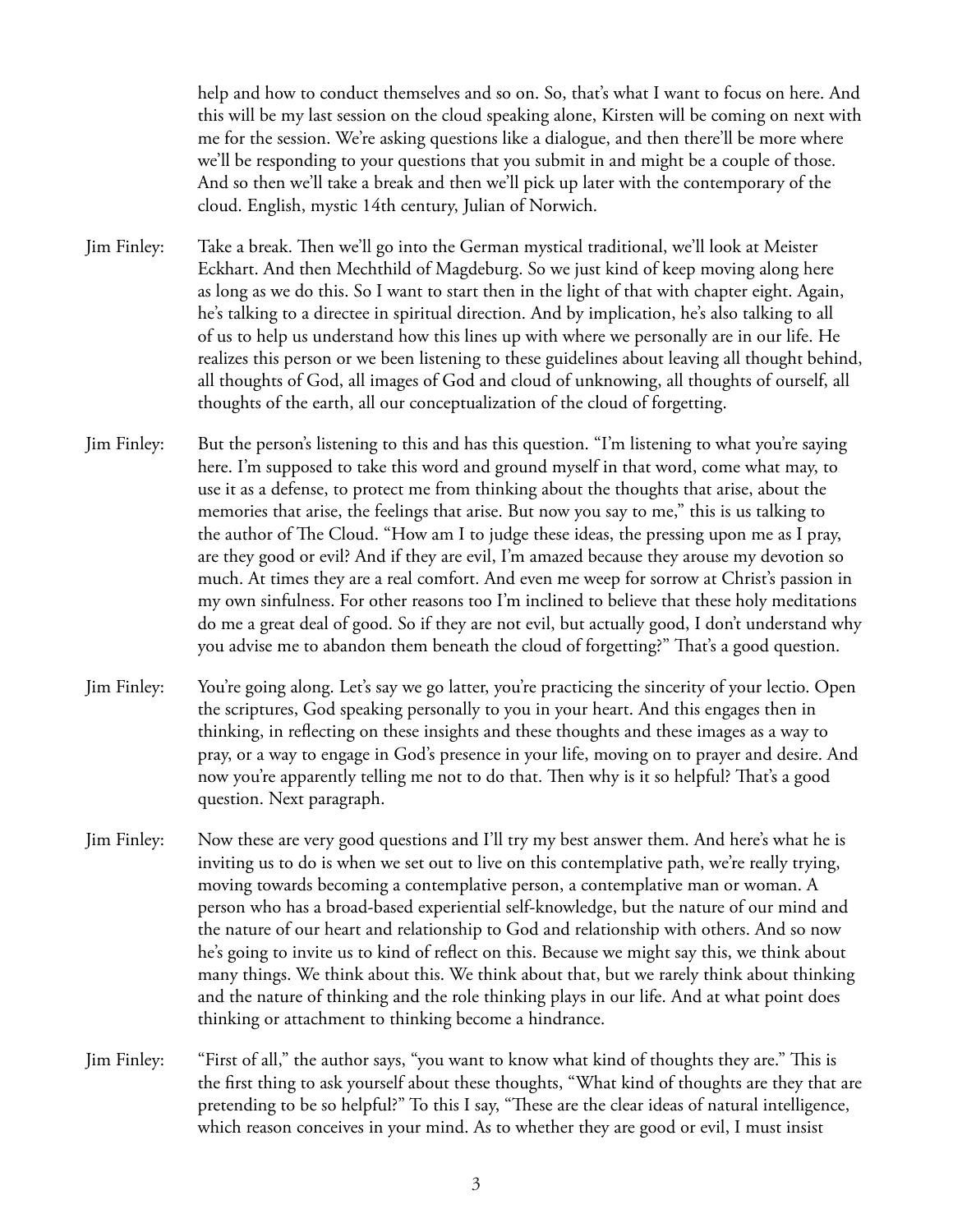they're always good in themselves. For your intelligence is a reflection of the divine intelligence." In other words, he starts out first by affirming the holiness of the mind and the holiness of the capacity of the mind to think. Because we're created by God in the image and likeness of God. And so the divine intelligence is expressed and mirrored and reflected in the gift of our intelligence. Is part of the dowry of our being as persons to have a mind, to think. "Now, as to whether these thoughts that are always inherently good by nature as thought. As to whether these thoughts are good or evil, I must insist that they're always good in themselves, for your intelligence is a reflection of the divine intelligence.

- Jim Finley: But what you do with them may be either good or evil. Certainly they are good when with God's grace they help you understand your sinfulness, the passion of Christ, the kindness of God, or the marvels he works throughout all of creation. So these thoughts are always that are inherently good, but our intention in how we use thoughts are good if they help us to be good." That is by reflecting on it, we're more deeply appreciative of God's goodness, the more appreciative of the gift of life, the sun moving across the sky, the darkness of the night, the people in our life. These thoughts we have about ourselves and people and God, it's all good if it helps us to be good and have the goodness of life.
- Jim Finley: And so it is little wonder then that such reflections deep in your devotion, like keep at it, keep going good for you. But they become evil and inflated with pride, intellectual curiosity and egoism, they corrupt your or mind. And so for example, you can do deep Bible study, the Word of God, and you're going to take it very seriously. You get some biblical commentaries, throw in biblical commentary, the Anchor Bible, different ones. You get out your notebook, really get into the word. You start studying scripture, commentaries on scripture, and you start becoming a certain image of yourself. As a kind of a very gifted person in the knowledge of scripture, where you might devote yourself to the study of the mystic. You move on from these sessions to read the text, you outline them, you look at commentaries and you start to become very learned about it. But you start realizing how learned you're becoming as an image of yourself as this very learned person about the teachings of the mystical thing. And you've become kind of inflated it with pride, because obviously you understand these things much, much better than anybody around you.
- Jim Finley: Also, intellectual curiosity, that is you're doing it just simply as a diversion. You know, T. S. Eliot says in Four Quartets, I think it is. He says, "I was distracted from the distraction by a distraction." And so it keeps us in the shallows in so far as we read it out of idle curiosity. We might go from curiously studying mystical traditions to taking up, to watching TV shows or something. It's just one more thing to occupy your my mind, see, because you find it fascinating. Then they corrupt the mind in the sense in which they lessen your capacity to be aware of and responsive to your destiny and God's love. And to your destiny to become who you deep down really are and are called to be. They cloud the mind over. See, for then you have put aside the humble mind of the scholar, the scholarly study of these traditions. If you're inclined to do that, to get into the text. The true scholar is humbled by it.
- Jim Finley: You know the saying, the two theologian is the one who prays. That there's a kind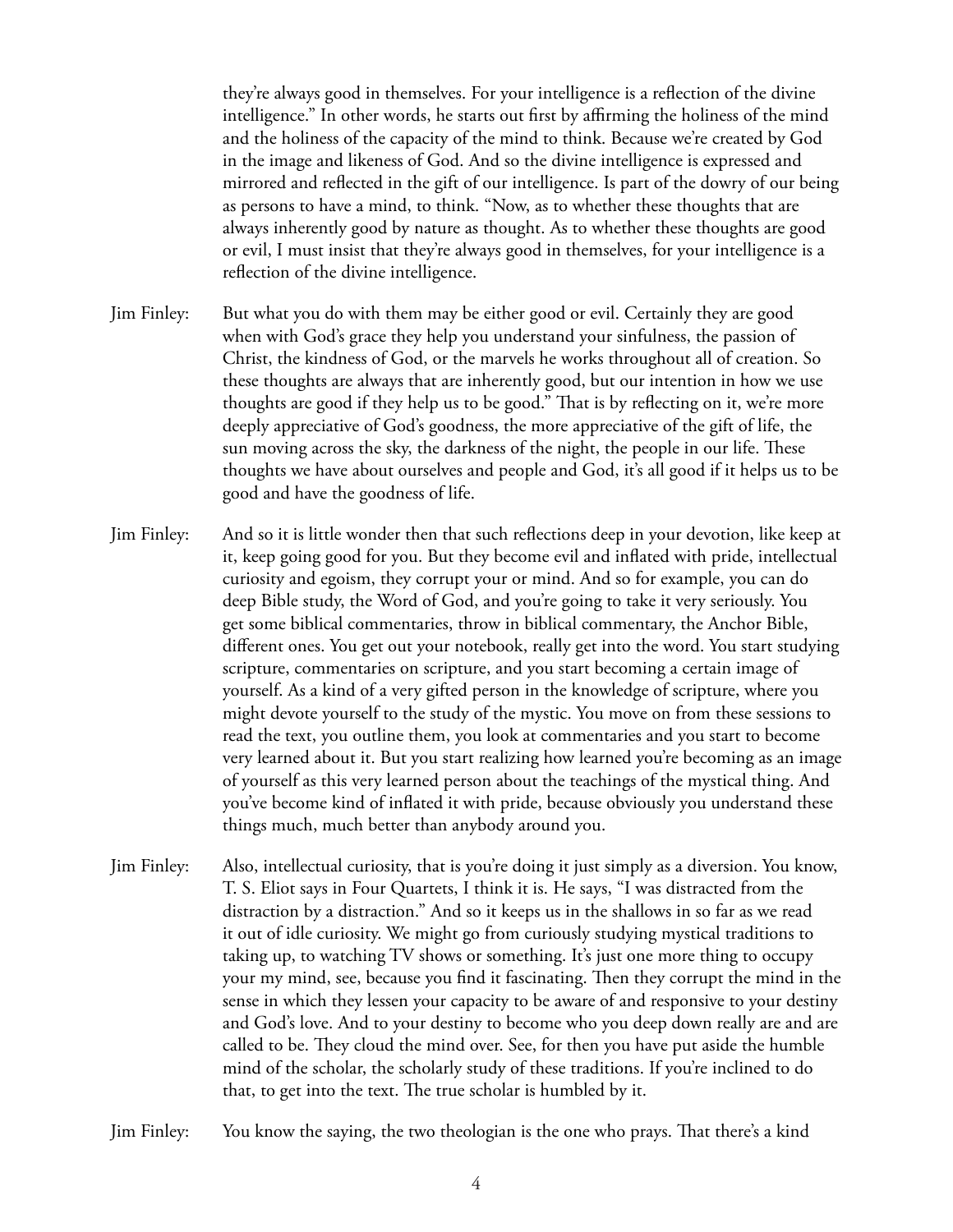of a prayer knowledge that humbles you by the depth of these teachings, the beauty of these teachings, the richness of these teachings. The true master of theology in asceticism. And instead, you become like the proud scholar of the devil. Experts in vanity and lies, this thing about the image of yourself. "This, I say as a warning for everyone. Natural intelligence is turned to evil whenever it is filled with pride and unnecessary curiosity about worldly affairs and human vanities, or when it selfishly covets worldly dignities, riches, empty pleasures or flattery." And I don't think it means the normal kind of day by day we all kind of do this. But where we kind of get tricked by it or kind of caught up in it and we kind of lose our way in our own life.

- Jim Finley: Now you ask, "If then these arts are not only good in themselves, but may also be used to good advantage, then why must they be abandoned in the cloud of forgetting?" So let's say, "Well, actually in my prayer, when I sit there with the scriptures open or my spiritual reading, I'm actually turning to reflect upon these things, these meditations on these things, because they do deepen my relationship with God. That my intentions are good and they help me. And why must I abandon them beneath the cloud of forgetting?" See, so this directee, us, is still asking, "I want help here to really be clear about when I sit and pray, what you're inviting me to do and how am I to understand this?"
- Jim Finley: Let me begin by saying that in the church there are two kinds of life, the active and the contemplative. The active life is lower and the contemplative life is higher. Within the active life there are two degrees, a lower and a higher. And within the contemplative life, there are also two degrees, a lower and a higher. But these two lives are so complimentary that although they are quite different from one another, neither can exist completely independent of the other, where the higher degree of the active life flows into the lower degree of the contemplative life. So that no matter how active a person may be, it is also at the same time partially contemplative. And when he is fully contemplative, as he can be in this life, he remains to some extent active also.
- Jim Finley: I'd like to reflect on this and kind of what he's saying here. Because I understand it and sit with and see if it helps you, kind of get your bearings and where you are with this. Let's say you're saying that there are the day-by-day realities of our daily responsibilities. You get up in the morning, you have a life to live, and there are many things that require that you think about and figure out and engage in and think about those things. And thinking about it is your way of engaging in the gift of the day and the gift of the life, of your life.
- Jim Finley: And also know that when you go to pray, you find it very helpful to turn to the scriptures to say the words of Jesus and take them as being God's personally speaking to you in your heart. And they invite a reflective process. You think upon these things and you ponder them and they give you insights and they help you apply it to daily life and so on, what they call the special way of living the life. "But then what happens," he says, "the higher realms of the active life." That is where we're reflectively thinking about God and about love and about eternity and about meaning, about fidelity, about these noble aspirations.
- Jim Finley: What we discover is it takes on certain contemplative tone to it. That is we're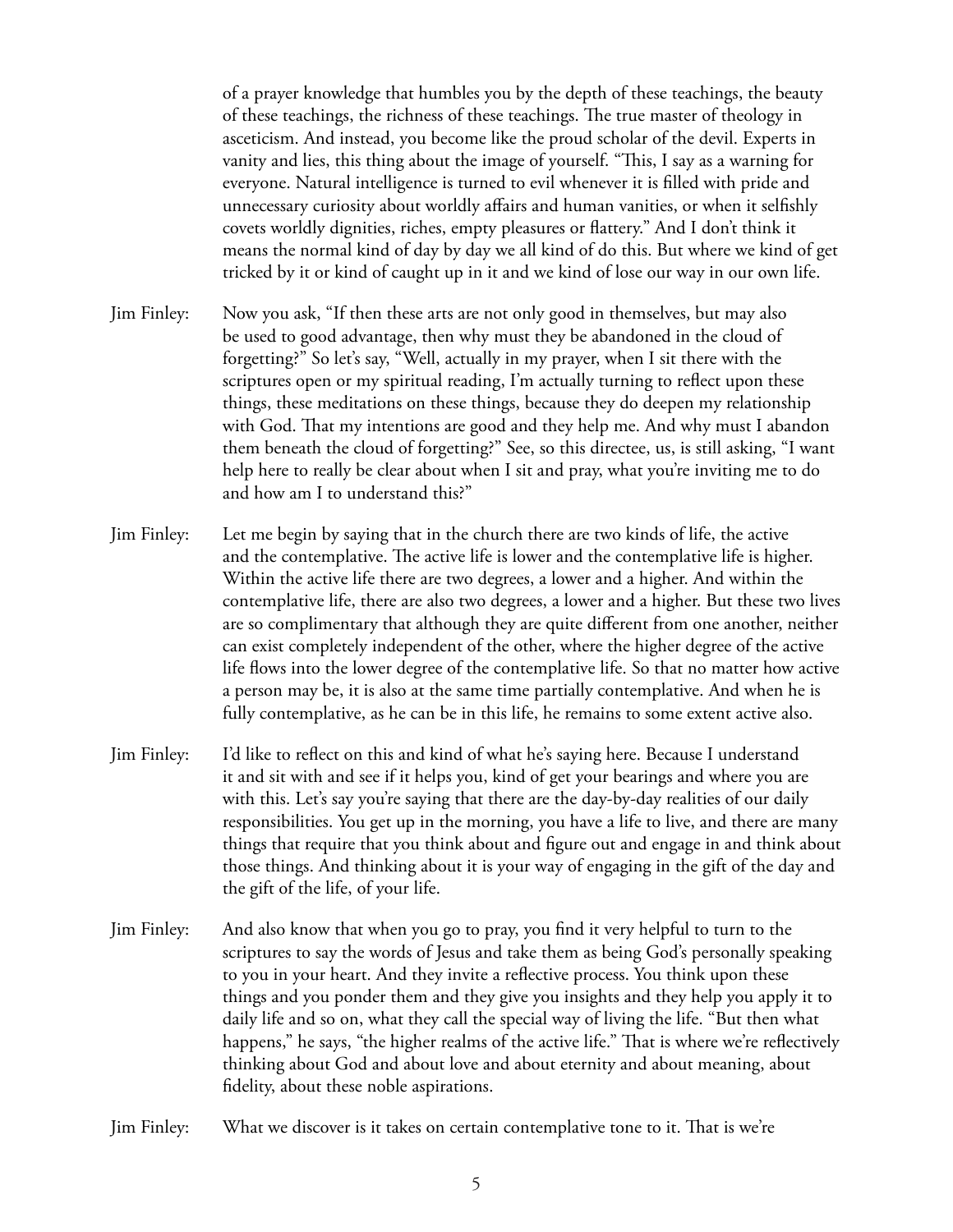thinking, but the thinking starts taking on a certain qualitative depth dimension of kind of reflectively pondering or quietly resting in an insight or a certain luminosity that comes and flows out of the thought that a certain moment kind of pauses you in the thinking to rest for a moment more deeply into what that a thought brought you to as an insight or a presence or a realization to rest in.

- Jim Finley: I'd like to give two images of this and applying it to life, then applying it to prayer. What happens when we devote ourself to anything and we commit ourselves to a daily practice, whatever it is, we devote ourself to that? What we discover, not only does it deepen us in the moments we're devoted to that practice, whatever it might be. But we notice that somehow it starts filtering into underlying patterns of our mind in which it starts to illuminate incidental moments throughout the whole day is becoming habituated.
- Jim Finley: I want to give two examples of this, or kind of contemplative dimensions of daily life, where the active life, it starts flowing into the lower levels of the contemplative life. I used to teach in the summers at Notre Dame University a program called Retreats International. Was founded by a Jesuit priest, Father Tom Gedeon, and father Tom Gedeon was very devoted to photography as a spiritual practice. He had a beautiful camera and he did, you could tell he really did his homework in terms of the aperture openings and speed levels and depth of field and so on. And so he just was there as a way to see, photography helped him to see the world.
- Jim Finley: And once he and I, we were driving across campus at Notre Dame, it was a big, beautiful campus and I was driving, he was taking me to the other side of the campus. I think it was to speak to a smaller group for a talk or something, I can't remember. And there's a little lake there on the grounds at Notre Dame. And as we were slowly driving along this little road, along this lake, there was a little girl walking along and she had a loaf of bread under her arm. And she was breaking off hunks of bread and tossing them over her shoulder. And following her was a whole string of ducks following her like this. He stopped the car. He saw that, stopped the car, got out, reached into the backseat to about the camera, start taking a lot of pictures of her. So when he developed the picture and had it framed and matted, when we saw that little girl throwing the bread over her shoulder, it helped us to see her too.
- Jim Finley: See, this is what artists do for us. They commit us to the discipline. And in committing to the discipline, it gives them the means of expressing the interiority of what they see and the interior dimensions of what they see when we gaze upon the work of art, they help us to see it too. Same with the voice of the poet, the voice of deep life-filled literature, so in film.
- Jim Finley: I'm going to give another example. Maureen, when she first came out here, my wife, she first came out here to California reassigned by her corporation in New York. And she was a very serious alcoholic and she lost her job and she was having blackouts and so on. And started going regular to AA meetings, took it very seriously. It saved her life really. And it was kind of her grounding place in spirituality. And she told me that what she would do, she lived here in Marina del Rey. She would drive up the highway, headed north from here to this retreat house in Encino, or later she was to become a spiritual director, years later. And it goes to a mountain pass and it's this dry rock of California. This, you kind of go through this pass with this dry cliffs on either side. And along one cliff, part way up the cliff on this, which she would drive every week to this retreat she would go to, there was a bush clinging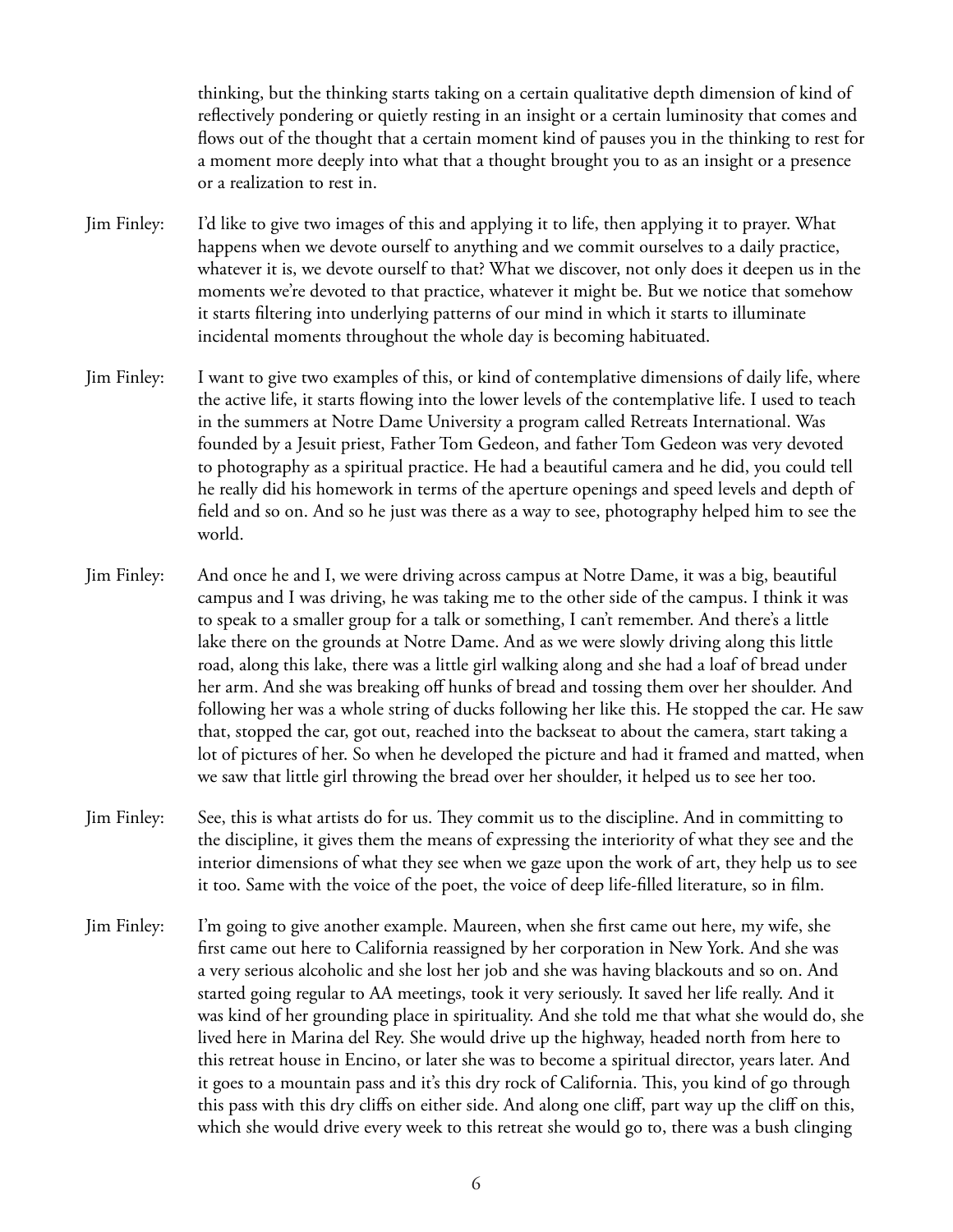to the rock on the side of that cliff.

- Jim Finley: And she told me that when she was driving and she would look up for that bush and she saw it as the sign of the tenacity with which she was clinging to her higher power to save her life. And she saw the tenacity with which she was clinging to the higher power to save her life was an echo of her higher power tenacity of clinging to her and saving her life and transforming her life, see. Through the practice and through meditation, prayer and the life. And so what I want to get at here is that the higher levels of the active life when lived, whether this has to do with married love or being a parent or teaching students in a classroom or any endeavor, when you really commit yourself to it as your way to help humanity. At least to certain sensitivities, which are the lower levels of the contemplative life and that contemplative life, those innuendos or those implications of it, then drop back down in and enriching the practicalities of the active life.
- Jim Finley: And the same thing then applies to prayer. We apply ourself to prayer in the active life, through lectio divina, discursive meditation and prayer, it's active. And in that activity we are, in committing ourself to this rendezvous with God, it takes a commitment to do it. And what it does, it enriches our awareness of the gifts of God, enriches the awareness of the goodness of God for God's gift, the gift of life, the gift of the earth, the gift to these people in our life, the gift of our health. I mean, whatever the gifts are, as well they should. And as it continues to deepen it, there are certain moments of gratitude where we pause and we see something shining through of a taste of the contemplative where we ponder it or where we kind of rest in it wordlessly in a kind of a clarity between thoughts, a kind of a subtle resting.
- Jim Finley: And we go back and forth across the borderline between the active and the contemplative, mutually enriching each other. And I think actually, if we really look at it, it helps us to understand, this really helps understand how this often works in life, how this enriches our life, this practice. But now in the light of this, what starts to happen when as you go back and forth this way, what starts to happen is you start to enter into the higher forms of the contemplative life, and you don't plan this. You didn't expect it. So it's just like, to say it again, it becomes mystical because it's God. It isn't your graced activity of responding to God in reflective prayer and inspiration and the holiness of that discipleship.
- Jim Finley: But rather, it's in the midst of God actively infusing into you God's knowledge of God and God's knowledge of who you are in God. And you passively receive it. Because it's divine, it's infinite. And in this influx of the infinite into this, there's this unexpected sincerity where there's a stirring of this event happening in you, and notice too, in the cloud we go back to the forward to the cloud. These momentary moments happen in the midst of the active life. There's this blind stirring of love. From time to time there's this blind stirring of love. It's innermost, it's not a stirring of an emotion. It's deeper than emotion. It's in this hidden place within us where God's sustaining us breath by breath, by breath. It's deeper than thought. And it momentarily flashes forth and we're quickened by it. And then it passes and it hallows or enriches our day-by-day devotional life, our day-by-day life.
- Jim Finley: But what happens with some people, the singular way, is that these flashes these taste, they take up residents in our heart as a desire to abide there always. So this is a desire that you don't understand, for a union you don't understand. But you know, it's true because you fleetingly taste it. And you feel in your heart that you're drawn not to be satisfied with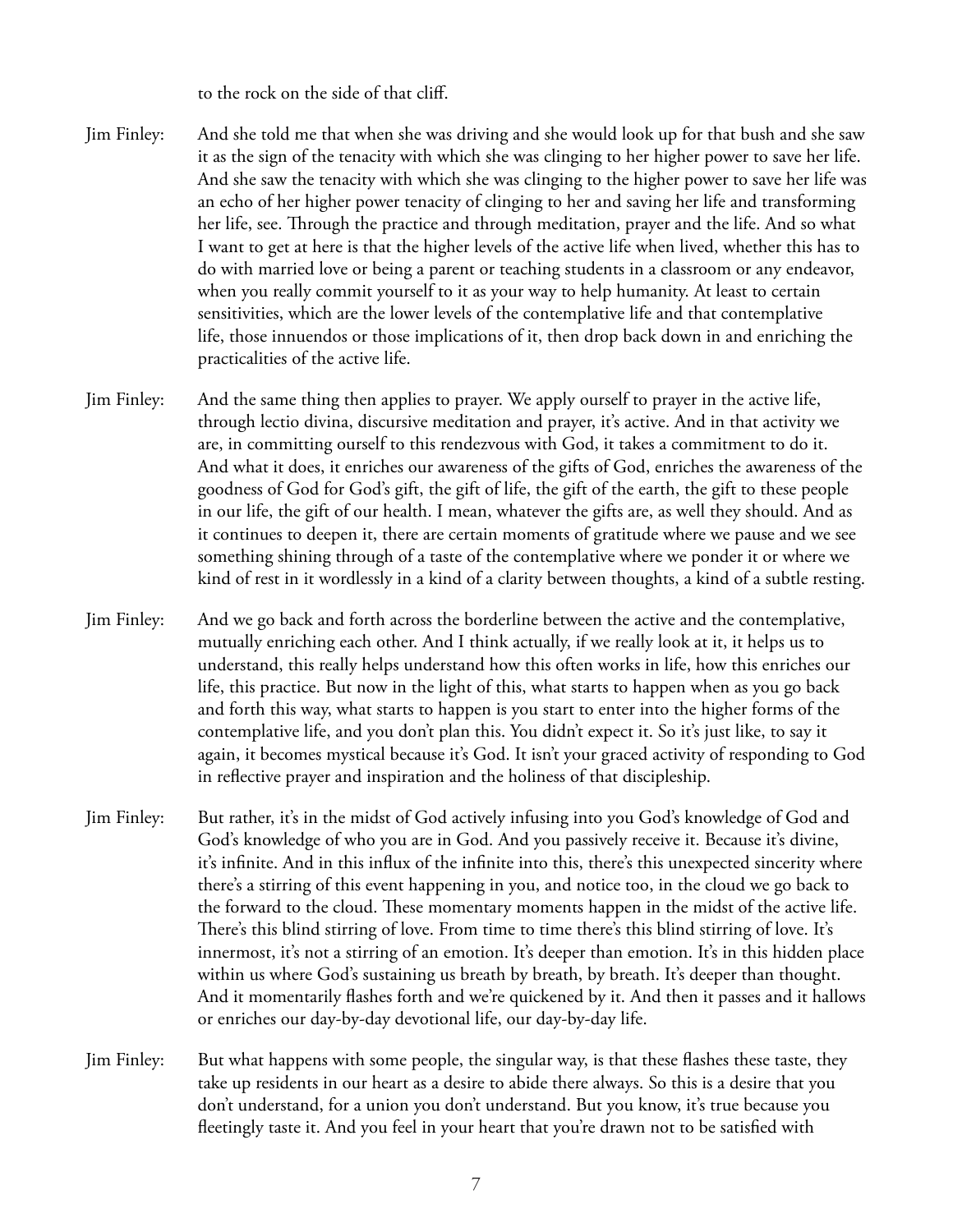fleeting glimpses of being divinized in this love unexplainably. But you're being called by God to surrender yourself over to it, that it might have its way with you. That it might become your habitual underlying way of experiencing this. It is really a way of, you're literally dying of love. Until there's nothing left of you but love. It's really, it's a foretaste of death. When we pass to the veil of death, we pass over into unmediated divinity and knowing God with God's knowledge of God, loving God with God's love of God, not in the glory that is to come. Because on this earth it's always very obscure, subtle, hidden, delicate, but very deep and true.

- Jim Finley: And so the author of The Cloud is saying, "Yes, there is this broad-based way, it applies to everybody." And so some people, they read The Cloud. It's not an issue because it doesn't draw you. It's like, "I don't get it." But some people, they get it. They like it and they practice it. Anyone can practice this. But you'll know the fruits will reveal where you are because of how you experience the benefits of it. So some people will say, "Yes, I practice centering prayer, contemplative prayer. And it really does help me. I'm more centered. I'm more grounded. I'm more present, I'm more aware. I'm more humble. I have more empathy. I have more." And that's the gifts of God, that are the fruit of the active life. So this is a form of prayer that enriches you in your active life.
- Jim Finley: Then there is a person who's saying, "Yes, all that's true, that's true, that's true. But that's not the thing with me," the person says. "There is in me a kind of a burning of this love where I feel God is unexplainably accessing me and drawing me forth, inviting me to surrender and give myself completely in a self-donating act of love in the reciprocity of God's self-donating love for me. So that in the word I ground myself in this, for this love alone. And so thoughts come by, they rise and they fall within me. But all these thoughts of God, they're like love letters of the beloved. The words of scripture, all these, he say. He say, "But it's not. I want the beloved, because the beloved wants me. And I'm drawn to this communion."
- Jim Finley: And then the author of The Cloud. This brings us back to the beginning of the book, forward. There are some presently engaged in the active life who are being called by God to grasp the message of this book. I am thinking of those who feel the mysterious action of the spirit in their heart stirring them to love. I don't say they experience it all the time, the way experience contemplatives do. That is there are people who experience it all the time. But now and again they taste it. And then he says in chapter one, speaking to his directee, to this person who's being directed. "I see now that you live there, that is, I can tell when we're together in spiritual direction, the way you talk, you're being unexplainably drawn to abide. And in some way you're already abiding there. There's this longing you don't understand. And I want to talk to you about that."
- Jim Finley: And therefore, the reason why then you sit there in this prayer grounded in this one word alone, in this, the self-donating love that you cannot and do not need to understand. Is because that's where you are, that's why. It's just, you're honoring the truth of yourself. And this is why he says, "You need to be very patient with this." It says in the second chapter, you remember? He says, "You need to be very humble and very patient with it." He says, "Because the thing is, you know you'll be miserable if you don't do this." This love act that you don't understand. I'm talking to that. And why is it important I think to single this out? I think it's because people who are drawn to this way, and it doesn't mean people who are drawn this way are holier than those who aren't drawn to this way. But it's a chrism that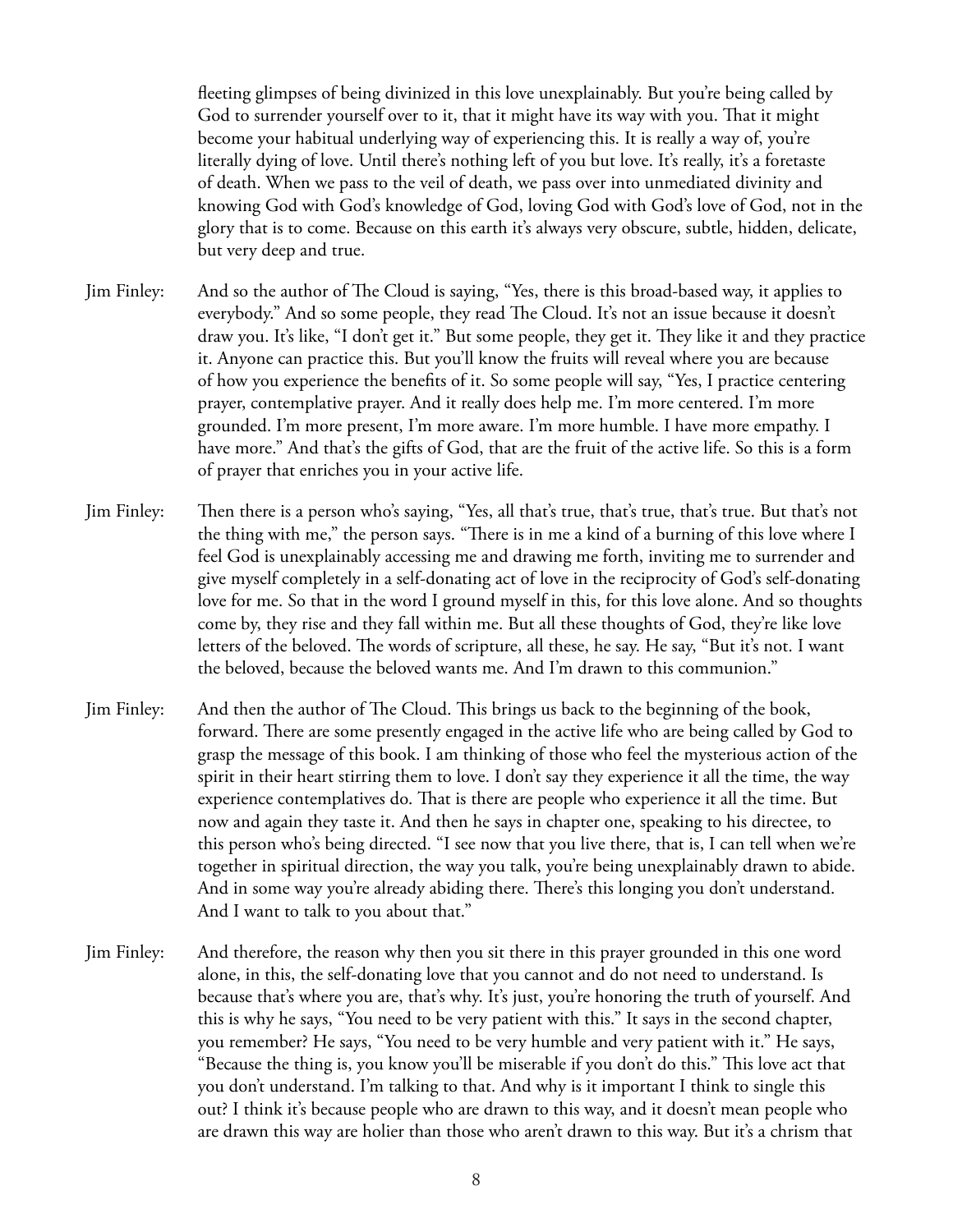they're drawn to this way.

- Jim Finley: It's very hard for them to find somebody to talk to. And so, my experience of this is, for some reason, for me, when I was 14 years old, earlier, really starting very little, I was so touched by this wordless union, this thing. And when I started reading Thomas Merton's The Sign of Jonas at 14 to the four years of high school, all, it just got deeper and deeper. And I lived in the monastery with him in silence for nearly six years. And we would talk about this. See, he would introduce me to John of the Cross and these mystics, we would talk and the silence, I just surrendered myself to it. And he said to me, we were having one of these talks about this. He said, "Once in a while you'll find somebody with whom you can talk about such things." He said, "But they're hard to find, because there's many people."
- Jim Finley: Sincere people living the Christian life who don't even know about this. Well, they know about it, but you can put it off until later. It's very hard to find somebody who, when you say it, you can tell, they know what you're saying. And they invite you to be faithful to the primacy of it in your life. And for me, my experience is when I left the monastery and started giving retreats these silent weekend retreats. So these are college students, married couples, divorced people, mothers and fathers, professional people living in the world. And they were drawn to come to a retreat because they heard it would be in silence. And the meals were in silence. Silent throughout the day. There were 20 minute periods of silent prayer and meditation. And the talks were about this, is what I'm talking to you about now. So these are people in the midst of the world who find this stirring for this longing to be a contemplative man or woman in the midst of the world as a vocation or a calling.
- Jim Finley: And for the singularity, both the broad-based way, you know that fans out very broadly. However this helps you, all these sessions with all these mystics that's true. And the very fact you're moved by the beauty of these sessions or you're touched by it, your heart bears witness, you are being called to it or you wouldn't be moved by it. And so you're called to kind of discern your way. What is the way, where are you at with this? And this is why I think that if you are called to this more singular way, this is where we can treasure these mystics. Because even though the mystic is maybe dead for many years, their deathless presence shines in everything that they say, and goes right to your heart. This trustworthy guidance, because you know, you're subject to self-deception, to discouragement and so on. So I'd like to conclude then as a concluding thought recess after speaking this way. Chapter 74, The Pastoral Sensitivity.
- Jim Finley: Because he knows who the directee is he's talking to, who's called to the singular way. But clearly he's also writing this for anyone whom might find it helpful, but he doesn't know who we are. He doesn't know people are coming at this at different frames of reference. And so he's laying down an important pastoral note, chapter 74. "Should it seem that the way a prayer I have described in this book is unsuited to you spiritually or temperamentally, feel perfectly free to leave it aside. And with wise console seek another in full confidence. In that case, I trust you will hold me excused for all that I've written here." In other words, "I realize now we're on page 143, I've taken up a lot of your time to kind of get to the point. This might not be for you after all."
- Jim Finley: But he even going to say later, "I suggest you read it several times to be sure because it's subtle. Truly, I wrote only according to my simple understanding of these things, yet with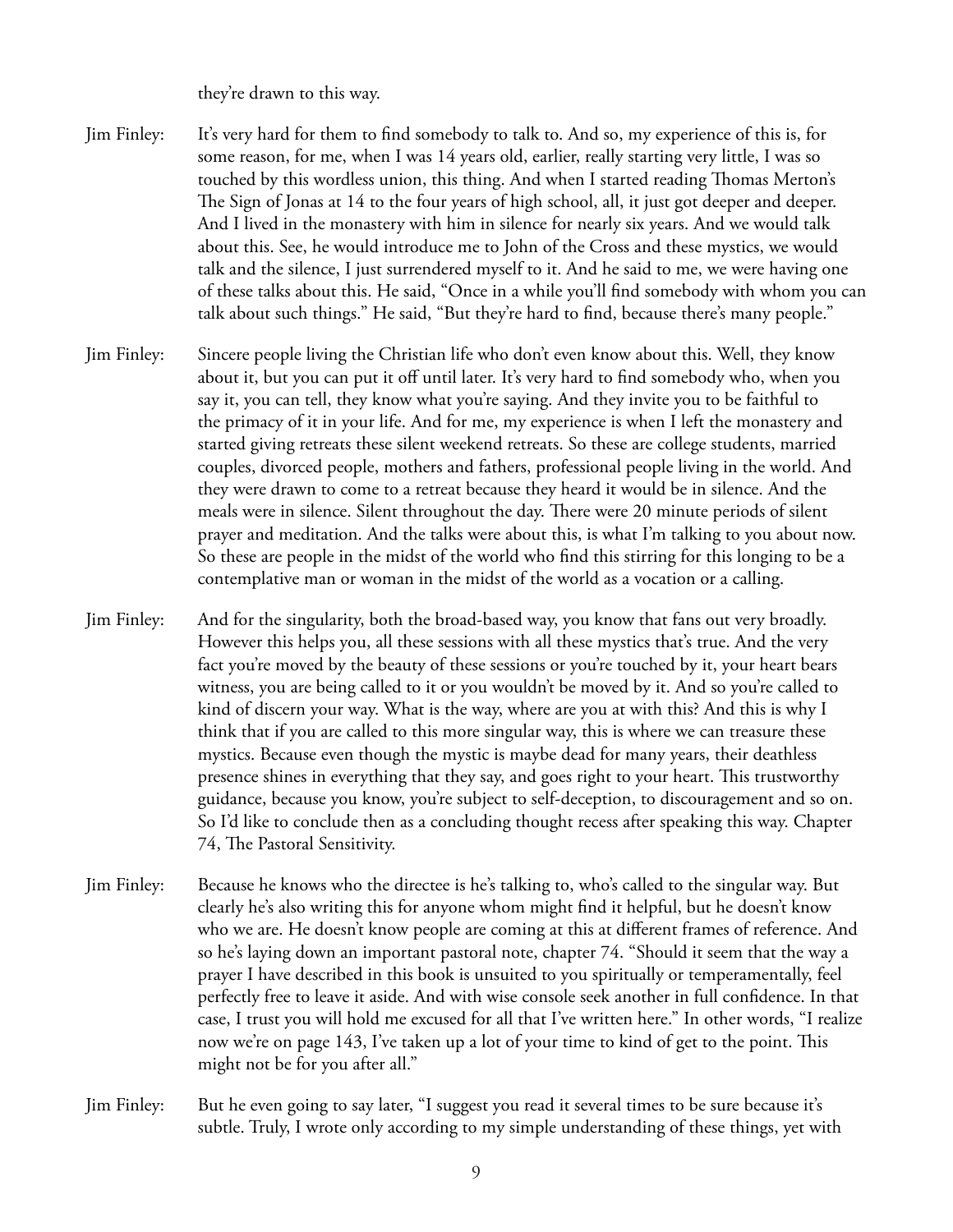no other purpose of that of helping you. So read it over two or three times. The more often you read it, the better. For that much more shall you grasp of its meaning parts that seem difficult and obscured first perhaps become clear." So it, maybe you're not called in a singular way where it's like your way. In which case you return back to your Lectio. Back to your devotional sincerity. This guideline, if it helps, do it. If it doesn't help, don't do it. But God's always waiting for us where we are. But it's good to know about this. And then in the broad sense you may practice it. Because it helps to be more grounded, more present, more whatever. So like to your own self, be true.

- Jim Finley: And I think part of maturity in this path is learning to trust ourself in a humble way. We're always open for input and to be open and all of that. But there's a certain way of trusting the inclinations of our heart ,and by trial and error we find our way and find whatever resources we can to help us. It seems to me that anyone whom grace has drawn to contemplation will not read this book or hear it read to them, as I'm reading it to you now, without feeling that it speaks of something akin to his own spirit. Should you feel this way and find it helpful? Thank God with all your heart and for love of him, pray for me. I sincerely hope that you will do this, for I'm very serious when I ask you for the love of God. See, discern, discern, discern, be careful, walk your walk, be true to yourself, stay open, and so on.
- Jim Finley: Chapter 75, the last thing I'll comment on. "I'd like to make it clear that not everyone who reads this book or hears it read and finds it pleasantly interesting is therefore a call to contemplation." Because he says, "The inner excitement that comes when you read it may just be through curiosity or may, no harm done. It doesn't necessarily mean you're called to it." So what are the signs that you're called to it? He says, "First of all, there is a commitment to love God and surrender to God's love for you. And the Christian tradition is revealed in Jesus and the life of Jesus, the teachings of Jesus. That's the main thing. Follow me in this love path. That's the most important thing."
- Jim Finley: Next, "To know that if you are called to it, it doesn't mean you'll go continually feel the stirring. As a matter of fact," he says, "what happens often, it goes away. As you're sitting there in the subtlety of this simple love desire, grounded in the word with all your heart. And it evaporates on you. Like you look around, there's nothing there." And he says, "The thing is sometimes this happens because God wants to teach you that you can't do it." See, it's God. And unless you get presumptuous in things that you're doing it, God takes it away to show you, you can't do it. Then once you realize that you just can't do it, God begins to once again achieve it in you and you actively receive it and cooperate with it. He also says, "It doesn't mean that sometimes there isn't real struggle."
- Jim Finley: There's a chapter in which he talks about struggling with distractions. And, let me find that chapter right here, chapter 32. But the fact it's a struggle doesn't mean you're not called to it. But likewise, the fact you're struggling also doesn't mean you should stay there because you are called to it. So you have to really discern what's going on. The fact you're struggling, but you can feel in your heart you're called to do it. You're called to lean into it, and that the struggle undo your illusions that you're even capable of doing it. You throw yourself upon the mercy of God and so forth.
- Jim Finley: He says, "One of the most obvious and certain signs by which a person may know that he has been called to this work is the gratitude he detects in himself when he has founded again,